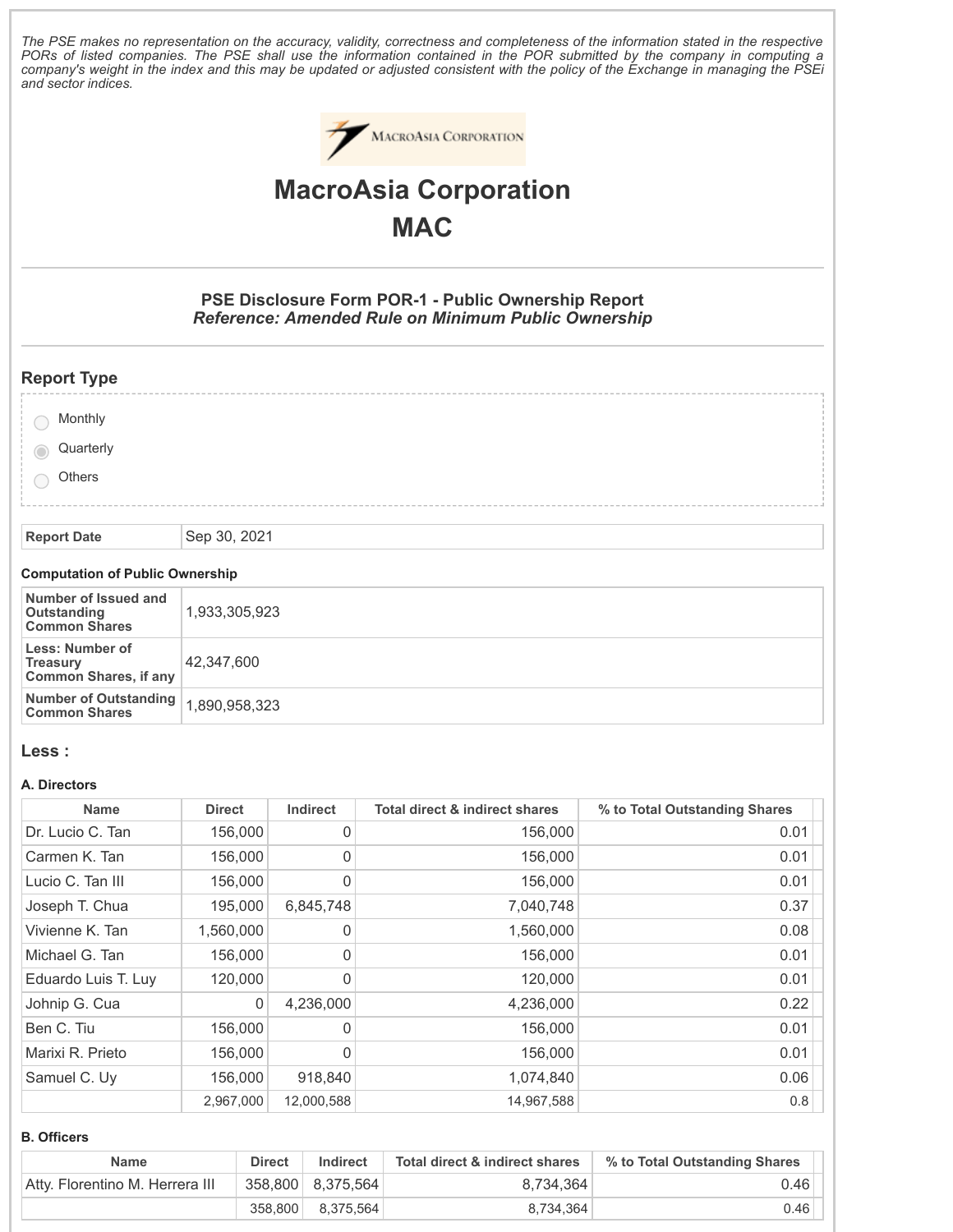#### **C. Principal/Substantial Stockholders**

| <b>Name</b> | <b>Direct</b> | Indirect | Total direct & indirect shares | % to Total Outstanding Shares |
|-------------|---------------|----------|--------------------------------|-------------------------------|
|             |               |          |                                |                               |
|             |               |          |                                |                               |

## **D. Affiliates**

| <b>Name</b>                            | <b>Direct</b> | Indirect    | <b>Total direct &amp; indirect</b><br>shares | % to Total Outstanding<br><b>Shares</b> |
|----------------------------------------|---------------|-------------|----------------------------------------------|-----------------------------------------|
| Baguio Gold Holdings Corp.             | 137,280,000   | $\mathbf 0$ | 137,280,000                                  | 7.26                                    |
| Conway Equities, Inc.                  | 132,771,600   | $\mathsf 0$ | 132,771,600                                  | 7.02                                    |
| Pan Asia Securities Corp.              | 111,958,302   | $\mathbf 0$ | 111,958,302                                  | 5.92                                    |
| Solar Holdings Corp.                   | 92,040,000    | $\mathbf 0$ | 92,040,000                                   | 4.87                                    |
| Dragonstar Management Corp             | 83,850,000    | $\mathsf 0$ | 83,850,000                                   | 4.43                                    |
| Profound Holdings, Inc.                | 74,100,000    | $\mathbf 0$ | 74,100,000                                   | 3.92                                    |
| Excel Ventures, Inc                    | 73,951,800    | $\mathbf 0$ | 73,951,800                                   | 3.91                                    |
| <b>Bigearth Equities Corporation</b>   | 72,540,000    | $\mathsf 0$ | 72,540,000                                   | 3.84                                    |
| Palomino Ventures, Inc.                | 45,084,000    | $\mathbf 0$ | 45,084,000                                   | 2.38                                    |
| Primeline Realty, Inc                  | 39,000,000    | $\mathbf 0$ | 39,000,000                                   | 2.06                                    |
| Artisan Merchandising Corp             | 39,000,000    | $\mathbf 0$ | 39,000,000                                   | 2.06                                    |
| <b>Golden Path Realty Corporation</b>  | 39,000,000    | $\mathbf 0$ | 39,000,000                                   | 2.06                                    |
| Clipper 8 Realty & Development<br>Corp | 39,000,000    | $\mathbf 0$ | 39,000,000                                   | 2.06                                    |
| Absolute Holdings & Equities, Inc      | 39,000,000    | $\mathsf 0$ | 39,000,000                                   | 2.06                                    |
| Caravan Holdings Corporation           | 39,000,000    | $\mathbf 0$ | 39,000,000                                   | 2.06                                    |
| <b>Quality Holdings Inc</b>            | 39,000,000    | $\mathbf 0$ | 39,000,000                                   | 2.06                                    |
| Sunway Equities inc                    | 35,053,200    | $\mathbf 0$ | 35,053,200                                   | 1.85                                    |
| Infinity Equities Incorporated         | 34,320,000    | $\mathbf 0$ | 34,320,000                                   | 1.81                                    |
| <b>Bestview Development Corp</b>       | 34,320,000    | $\mathsf 0$ | 34,320,000                                   | 1.81                                    |
| <b>Basic Options Inc</b>               | 34,320,000    | $\mathbf 0$ | 34,320,000                                   | 1.81                                    |
| <b>Winsor Merchandising Corp</b>       | 34,320,000    | $\mathbf 0$ | 34,320,000                                   | 1.81                                    |
| Prima Equities & Investments Corp      | 34,320,000    | $\mathbf 0$ | 34,320,000                                   | 1.81                                    |
| Legacy Holdings Inc                    | 34,320,000    | $\mathsf 0$ | 34,320,000                                   | 1.81                                    |
| Kinston Realty & Development Corp      | 34,320,000    | $\mathbf 0$ | 34,320,000                                   | 1.81                                    |
| <b>Wonderoad Corporation</b>           | 12,500,000    | $\mathsf 0$ | 12,500,000                                   | 0.66                                    |
|                                        | 1,384,368,902 | 0           | 1,384,368,902                                | 73.15                                   |

## **E. Government**

| <b>Name</b> | <b>Direct</b> | Indirect | Total direct & indirect shares | % to Total Outstanding Shares |
|-------------|---------------|----------|--------------------------------|-------------------------------|
|             |               |          |                                |                               |
|             |               |          |                                |                               |

## **F. Banks**

| <b>Name</b> | <b>Direct</b> | Indirect | Total direct & indirect shares | % to Total Outstanding Shares |
|-------------|---------------|----------|--------------------------------|-------------------------------|
|             |               |          |                                |                               |
|             |               |          |                                |                               |

# **G. Employees**

| <b>Name</b> | <b>Direct</b> | Indirect | Total direct & indirect shares | % to Total Outstanding Shares |  |
|-------------|---------------|----------|--------------------------------|-------------------------------|--|
|             |               |          |                                |                               |  |
|             |               |          |                                |                               |  |

## **H. Lock-Up Shares**

| <b>Name</b> | <b>Direct</b> | Total direct & indirect shares | <b>Total Outstanding Shares</b> |  |
|-------------|---------------|--------------------------------|---------------------------------|--|
|             |               |                                |                                 |  |